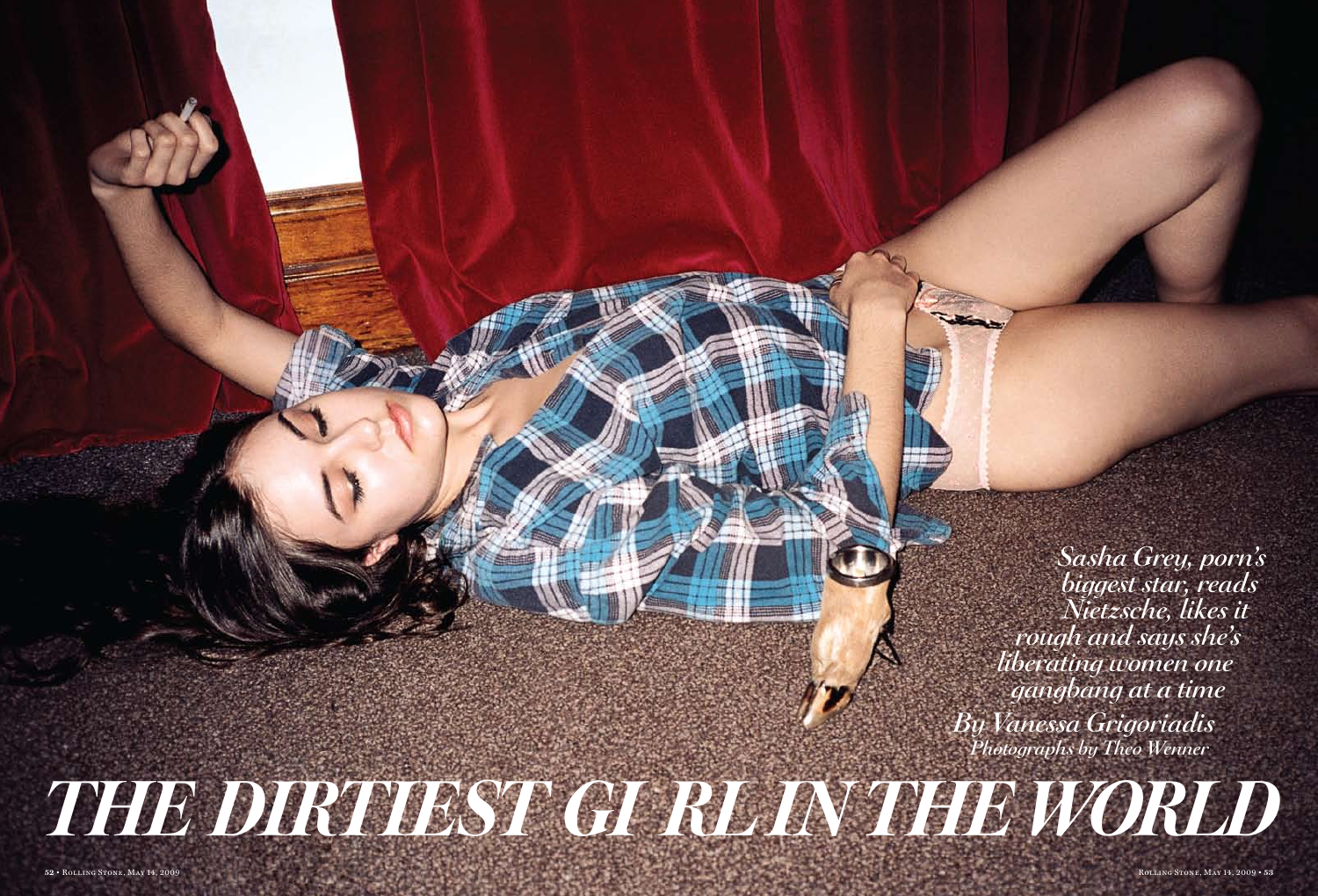*Contributing editor* Vanessa Grigoriadis *profiled Taylor Swift in* 

Sunday in Los Angeles, Sasha Grey ar rives at a set for the film *The Fuck Junk ie* promptly at 9 a.m. This is not her real name, though it's a subtle one for a porn star, a mash-up of Sascha Konietzko, a founder of the German industrial band KMFDM, and the Kinsey scale of sexual ity, which identifies sexual orientation as shades of gray. The shoot location is unex pected as well, a brick warehouse in down town L.A., far from the porn epicenter in the San Fernando Valley. In her dressing room, Grey unpacks a suitcase of make up, lingerie and dozens of barrettes, then applies a thick coat of eyeliner in a mirror. "No one in porn knows how to do makeup right," she says, flicking the brush across her eye. "The only thing they know how to do is make my face orange. I'd rather do it myself. I'd rather have it be my fault."

**Stractaring the State of the State State State of the state of the state of the state of the state in a math-up of Sascha Care and the state in this is not be reached for an an orbit of the cerman industrial band found<br>t**  Grey, who is known for exploring the outer edges of pornography, is shooting a solo scene today. It is her first bit for Grey Art, a new production company founded with director Oren Cohen, a 31-year-old third-generation porn purveyor. "This is my company, a new chapter, a positive step up for me," she says. "I wanted to start it right." In fact, deliberate, symbolic action is the defining characteristic of Grey, who, at 21, has managed a risqué ingénue's hat trick: She's the adult industry's reigning princess of porn, celebrated as the *Adult Video News* Female Performer of the Year in 2008; a muse to rock stars, featured in videos for the Smashing Pumpkins and the Roots; and, most impressively, a po tential crossover sensation, making her film debut as the high-class-escort star of Steven Soderbergh's *The Girlfriend Expe rience* this month.

"In the adult business, you're forced to grow up and work for yourself, or some body else will work you and you'll be done," she says, before stepping out of a black cot ton dress. "There are maybe four people in the industry that I hang out with, be cause they're interesting people and not coked up. I'm not calling anyone up to say, 'Hey, let's get a mani-pedi together.' I do my own nails."

**AS ENTERTAINMENT**<br>businesses are thoroughly<br>transformed by cultural<br>shifts, the recession and<br>the digital age, there may<br>be only one way for performers to survive: businesses are thoroughly transformed by cultural shifts, the recession and the digital age, there may Get a lot smarter, exclusivize their vi sion and pursue multiple revenue streams.

 At five feet six and 110 pounds, with straight black hair that shoots to her lum -

Once upon a time, porn was a schmuck's paradise where VHS tapes sold for \$75 and rubber sex toys manufactured for five cents sold for \$15; après Internet, a five-hour adult DVD compilation costs 45 cents when bought in bulk at wholesale prices, and no one believes *AVN'*s estimate that the business is worth \$13 billion. Now, porn is easier to access than at any point in human history. The psychological charge of demented sex has lost its power, and stars like Jenna Jameson are harder to identify in the swarm of endlessly clickable talent. Grey is the first performer to emerge with a chance to rise above a broken system – and redress some of the stigma of her business.

Grey moved to Studio City at 18, after saving \$7,000 and writing herself a mis sion statement: "Most of the XXX I see is boring, and does not arouse me physical ly, or visually," it read. "I am determined and ready to be a commodity that fulfills everyone's fantasies." Yet hanging out with her is less like being with a businesswom an than an elderly anarchist, or a person whose life is defined by setting herself apart from the mainstream (though her practical side does come out in her absti nence from drugs or heavy drinking, as well as her choice of vehicle, a gray Saab

gers to her mouth every 30 seconds or so, then chokes herself with the tie before erupting in a minutes-long close-eyed or gasm, at which everyone finally exhales and claps. In her ecstasy, she is a vision of a terrifying goddess fueled by her own bliss energy, a half-woman, half-machine Kali springing forth to wreak destruction on the safe, timid sex habits of our world. Her performances are calibrated to destabilize, and they succeed at that goal. If Grey had been masturbating someone else this way, it would have been violent, but because it is self-imposed, it seems OK.

sedan). She refuses to make small talk, disdains common courtesies like smiling when she walks into a room and is deeply mistrustful of the media, citing Godard's famous line "Every edit is a lie."

Grey declines to put a price on her fees, but at one point in my presence she con siders booking a boy-girl scene for five grand. A trained actress who took Meth od lessons through her teens, Grey is deft with put-downs, and she has a knack for dissing the conventional in conversation: She says that she wants to go on *Howard Stern* with the Palestinian flag wrapped around her breasts, because she believes he's a closet racist; she thinks Oprah is stingy and doesn't give enough money to charity, because as much as she gives, she has many millions more. "I love that Sasha is intimidating, powerful and introspec tive," says Dave Navarro, who directed her in his adult film *Broken* and is now comanaging her career. "When you're near



bar spine, Grey's naked body is exqui site and natural, with taut skin free of blemishes and tattoos (she resembles Kate Beckinsale in physique, and her affect is a similar mix of languor and brutal hau teur). "As far as I'm concerned, Suicide Girl types with black hair and tattoos are the new blondes with bolt-on tits," she drawls. "Those women look the same, and they're idiots." She pulls a pair of frilly underwear from her suitcase – "Is that the type of thing you put around a rack of lamb?" asks Cohen – then reconsiders the choice, slip ping on a black G-string. The porno theme of the day is "neckties." Grey holds a green tie to the daylight before settling on black. "You feel like you can rub one out with

this?" says Cohen. "That could happen," says Grey, nod ding. "I could feel that."

As cliché as it is to note the arid thou sand-mile stare of sex workers, there is something about Grey that is hard to reach, like talking to a woman behind glass. When she perches on a wooden chair in the cen ter of the warehouse, training her eyes on a fresnel light above her and beginning to masturbate, the glass shatters. The crew watches silently, transfixed. We stand 20 feet away, but it feels like two. She works herself mechanically, transferring her fin -